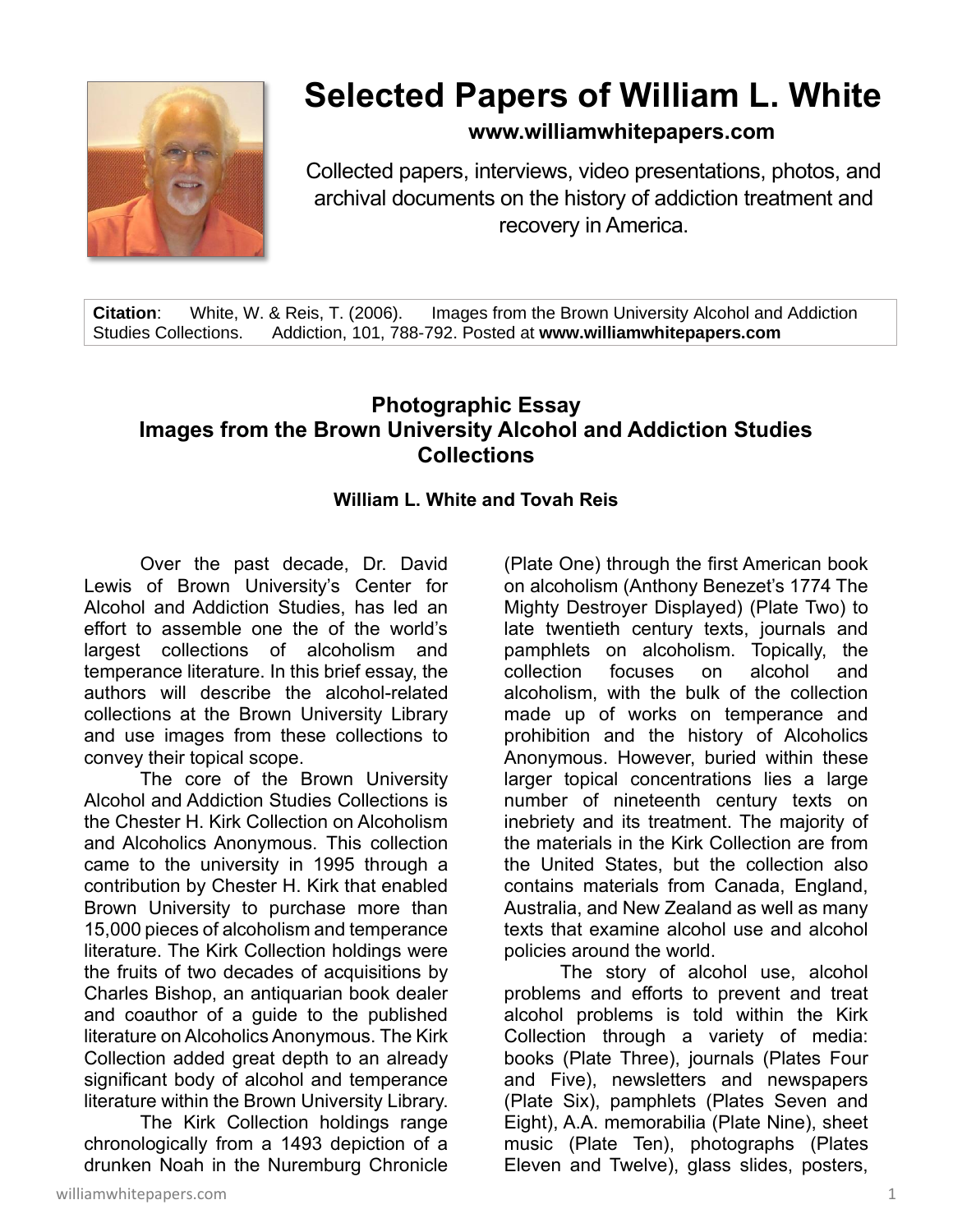video and audiotapes, and an exotic assortment of artifacts. Since its acquisition in 1995, other collections have been acquired that complement the Kirk Collection. These collections include the:

Dr. Bob Archives—a collection of over 5,000 items (books, photographs, memorabilia, manuscripts, and personal letters) related to the early history of Alcoholics Anonymous that were purchased from the family of Dr. Robert Holbrook Smith (Plates Thirteen and Fourteen).

• Rutgers Anti-Saloon League Collection of Foreign Temperance and Addictions Studies Periodicals—a collection of more than 15,000 items from the Anti-Saloon League that was transferred from the Center of Alcohol Studies library at Rutgers University to Brown University in 1999.

• Marty Mann NCADD Collection—a collection of Board minutes, official correspondence, photographs, films and audiocassettes related to the history of the National Council on Alcoholism and Drug Dependence, Inc.

• Ernest Kurtz Collection on Alcoholism—a collection of source documents, notes and interviews (notes and recordings) used in the preparation of Not-God: A History of Alcoholics Anonymous.

• Clarence Snyder A.A. Collection—a collection of papers, correspondence and audiotapes detailing the early history of Alcoholics Anonymous group # 3 in Cleveland, Ohio.

• Rufus King Files—the books, papers and correspondence of the noted drug policy reformer donated to Brown shortly before his death in 1999.

• Papers of Dr. Dan Anderson and Dr. Jean Rossi —the published and unpublished articles, speeches and correspondence of two of the leading architects of the "Minnesota Model" of chemical dependency treatment.

• Papers from the "Just say No" campaign of Mrs. Nancy Reagan.

One of the major goals of assembling these collections is the transfer of historical materials from private hands to an

environment where they will be accessible for interdisciplinary research. Descriptions and inventories of these collections are being prepared as a critical step toward achieving that goal.

Seen as a whole, the Brown University collections constitute one of the largest repositories of primary documents and artifacts on the histories of American alcohol problems, the American temperance movement and Alcoholics Anonymous. To enhance utilization of these materials, Brown University hosts interdisciplinary conferences to study these collections, posts papers based on research of the collections, offers fellowships to support students wishing to study these collections, and is digitizing material that is no longer copyrighted, e.g., the pamphlets from the Anti-Saloon League collection. These digitized items are available online at http://dl.lib.brown.edu/temperance/, as well as a Brown student's research paper on these pamphlets. Brown University also publishes the journal Culture Alcohol and Society (available online at

http://www.brown.edu/Facilities/University\_ Library/libs/hay/collections/kirk/index.html). Additional information about the collection, including links to lists of books, journals and audiocassettes in the collections is available from:

http://www.brown.edu/Facilities/Univesity/Li brary/libs/hay/collections/kirk/index.html.

For information about the Brown University Alcohol and Addiction Studies Collections, email Tovah Reis at Tovah\_Reis@brown.edu or call 401-863-3334.

## **References**

Bishop, Jr., Charlie and Bill Pittman, The Alcoholics Anonymous World Bibliography 1935 -1994. Wheeling, W.V., The Bishop Books, 1994.

Plate 1: Noah Intoxicated, Nuremburg Chronicle, 1493

Plate 2: Mighty Destroyer Displayed, 1774 Plate 3: Howard Haggard Text, 1929